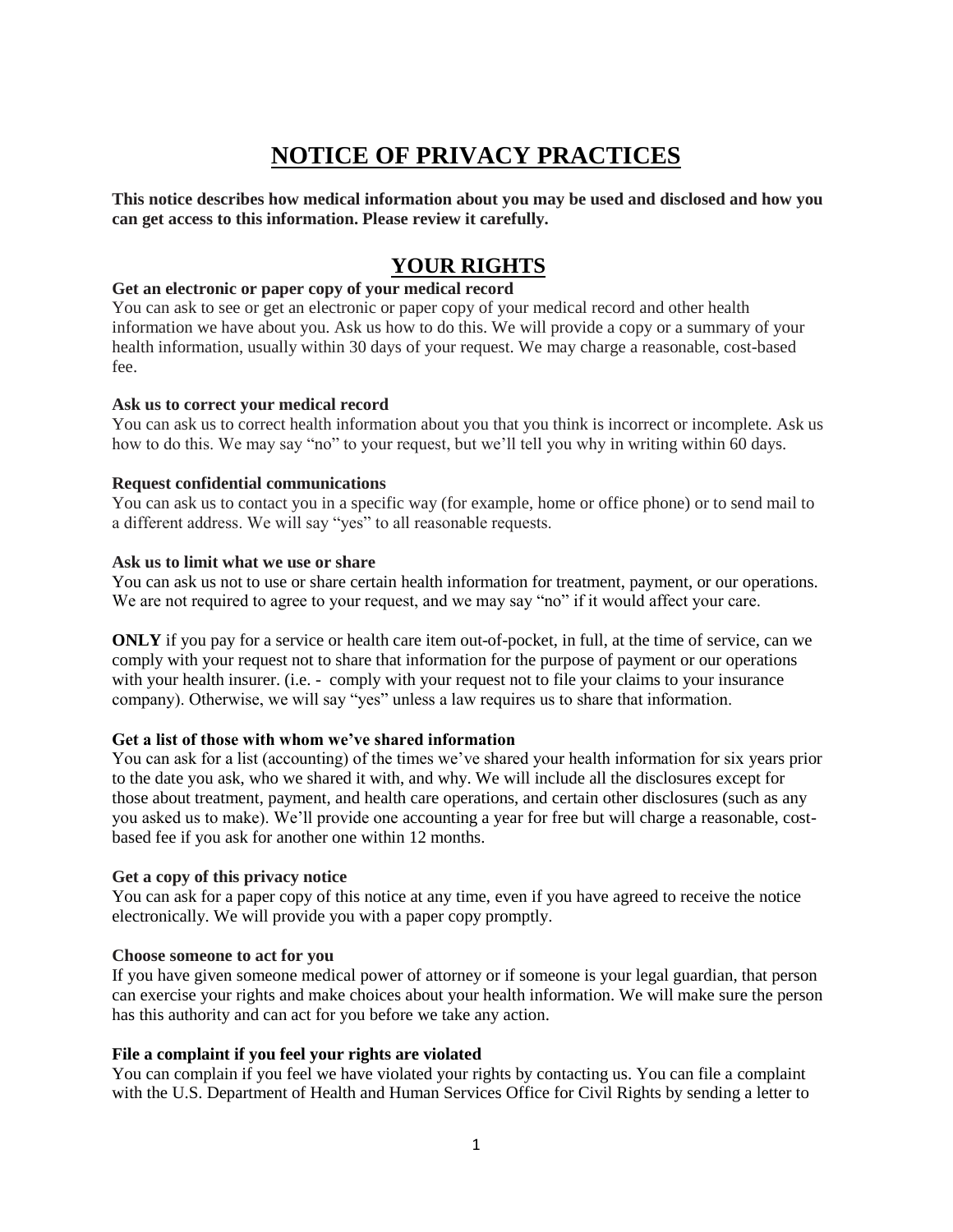200 Independence Avenue, S.W., Washington, D.C. 20201, calling 1-877-696-6775, or visiting www.hhs.gov/ocr/privacy/hipaa/complaints/. We will not retaliate against you for filing a complaint.

### **YOUR CHOICES**

### **For certain health information, you can tell us your choices about what we share.**

If you have a clear preference for how we share your information in the situations described below, talk to us. Tell us what you want us to do, and we will follow your instructions.

### **In these cases, you have both the right and choice to tell us to:**

- Share information with your family, close friends, or others involved in your care
- Share information in a disaster relief situation
- Contact you for fundraising efforts

*If you are not able to tell us your preference, for example if you are unconscious, we may go ahead and share your information if we believe it is in your best interest. We may also share your information when needed to lessen a serious and imminent threat to health or safety.*

### **In these cases we** *never* **share your information unless you give us written permission:**

- Marketing purposes
- Sale of your information

**In the case of fundraising:** We may contact you for fundraising efforts, but you can tell us not to contact you again.

## **OUR USES AND DISCLOSURES**

**How do we typically use or share your health information?** We typically use or share your health information in the following ways.

• **Treat you**

We can use your health information and share it with other professionals who are treating you. *Example: A doctor treating you for an injury asks another doctor about your overall health condition.*

• **Run our organization**

We can use and share your health information to run our practice, improve your care, and contact you when necessary. *Example: We use health information about you to manage your treatment and services.*

• **Bill for your services**

We can use and share your health information to bill and get payment from health plans or other entities. *Example: We give information about you to your health insurance plan so it will pay for your services.*

**How else can we use or share your health information?** We are allowed or required to share your information in other ways – usually in ways that contribute to the public good, such as public health and research. We have to meet many conditions in the law before we can share your information for these purposes.

For more information: [www.hhs.gov/ocr/privacy/hipaa/understanding/consumers/index.html](http://www.hhs.gov/ocr/privacy/hipaa/understanding/consumers/index.html)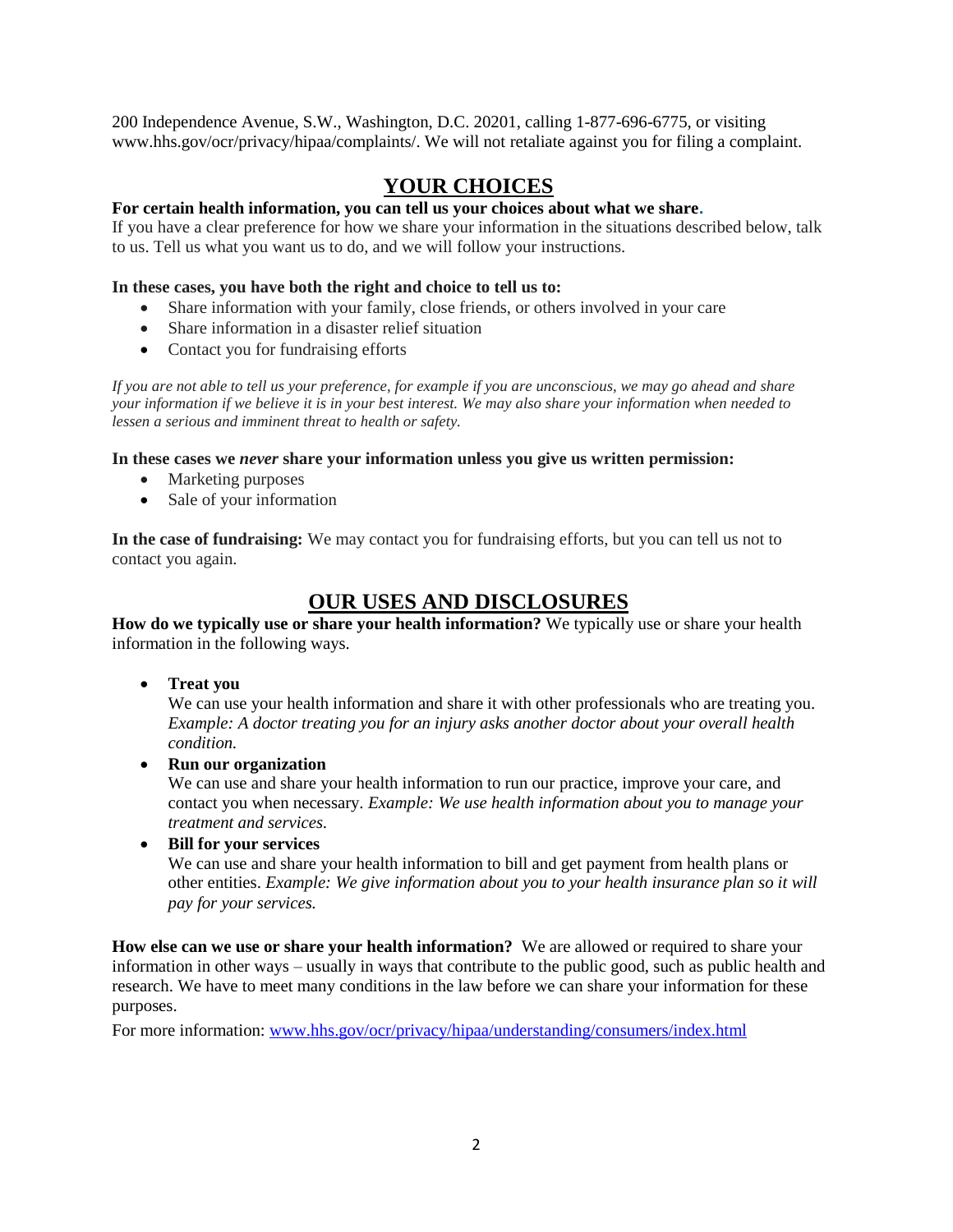#### **Help with public health and safety issues**

We can share health information about you for certain situations such as preventing disease; helping with product recalls; reporting adverse reactions to medications; reporting suspected abuse, neglect, or domestic violence; and, preventing or reducing a serious threat to anyone's health or safety.

### **Do research**

We can use or share your information for health research.

### **Comply with the law**

We will share information about you if state or federal laws require it, including with the Department of Health and Human Services if it wants to see that we're complying with federal privacy law.

### **Respond to organ and tissue donation requests**

We can share health information about you with organ procurement organizations.

### **Work with a medical examiner or funeral director**

We can share health information with a coroner, medical examiner, or funeral director when an individual dies.

### **Address workers' compensation, law enforcement, and other government requests**

We can use or share health information about you for workers' compensation claims, for law enforcement purposes, or with a law enforcement official. We can also use or share health information about you with health oversight agencies for activities authorized by law for special government functions such as military, national security, and presidential protective services.

### **Respond to lawsuits and legal actions**

We can share health information about you in response to a court or administrative order, or in response to a subpoena.

### **OUR RESPONSIBILITIES**

We are required by law to maintain the privacy and security of your protected health information. We will let you know promptly if a breach occurs that may have compromised the privacy or security of your information. We must follow the duties and privacy practices described in this notice and give you a copy of it. We will not use or share your information other than as described here unless you tell us we can in writing. If you tell us we can, you may change your mind at any time. Let us know in writing if you change your mind.

For more information: www.hhs.gov/ocr/privacy/hipaa/understanding/consumers/noticepp.html

### **Changes to the Terms of This Notice**

We can change the terms of this notice, and the changes will apply to all information we have about you. The new notice will be available upon request, in our office, and on our web site.

*Effective September 23, 2013*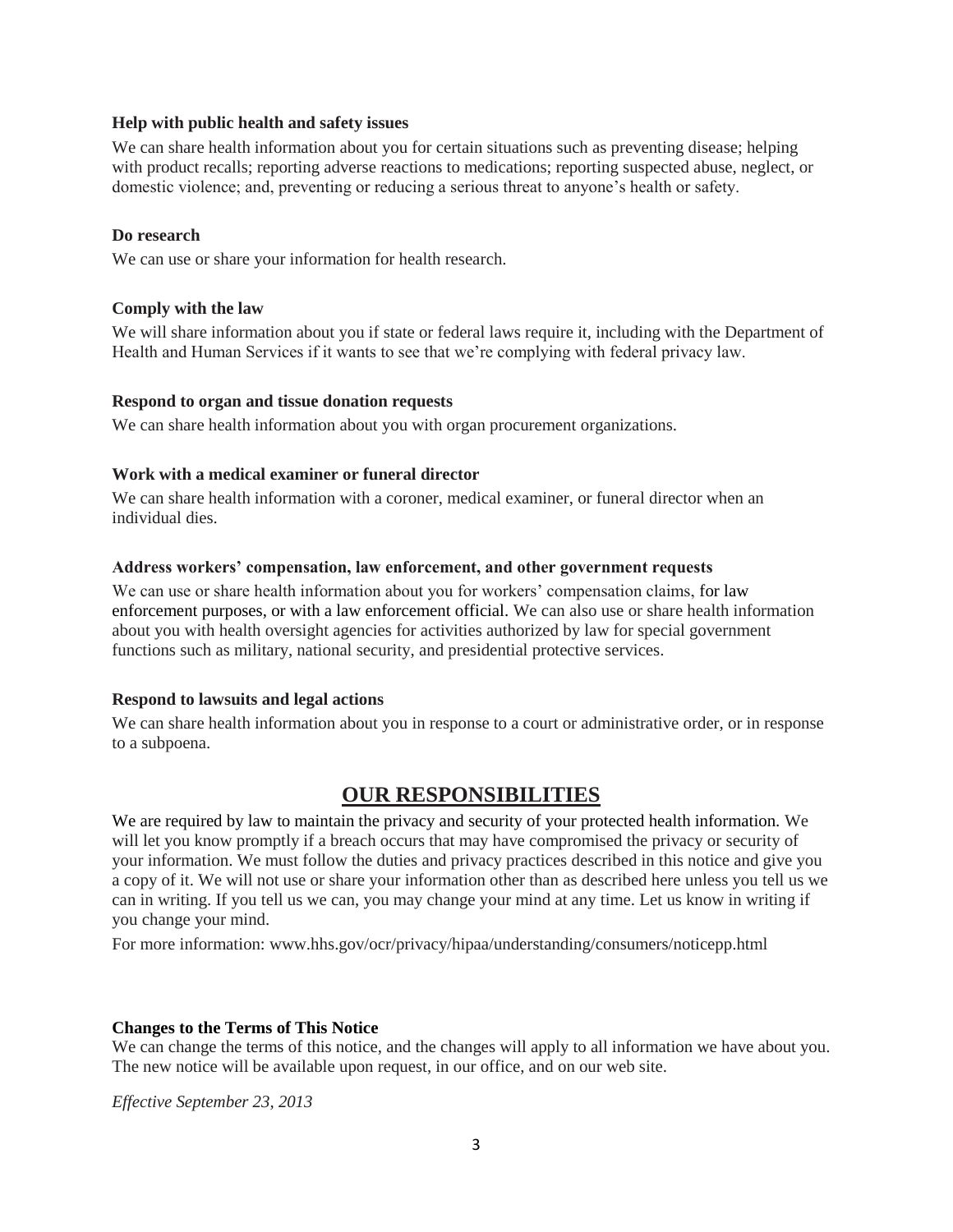## **Disclosures to Authorized Individuals**

I understand that Kenny Clinic may release my PHI to a family member, friend, or other person I indicate is involved in my health care unless I object. I designate the following person(s) listed below as a person or persons involved with my health care and/or payment for my health care:

| List any health topics/information you do not want us to share with the above individual: |  |
|-------------------------------------------------------------------------------------------|--|
|                                                                                           |  |
|                                                                                           |  |
| List any health topics/information you do not want us to share with the above individual: |  |
|                                                                                           |  |
|                                                                                           |  |
|                                                                                           |  |
| List any health topics/information you do not want us to share with the above individual: |  |
|                                                                                           |  |
|                                                                                           |  |
|                                                                                           |  |
| List any health topics/information you do not want us to share with the above individual: |  |

\_\_\_\_\_\_\_\_\_\_\_\_\_\_\_\_\_\_\_\_\_\_\_\_\_\_\_\_\_\_\_\_\_\_\_\_\_\_\_\_\_\_\_\_\_\_\_\_\_\_\_\_\_\_\_\_\_\_\_\_\_\_\_\_\_\_\_\_\_\_\_\_\_\_\_\_\_\_\_\_\_\_\_\_\_